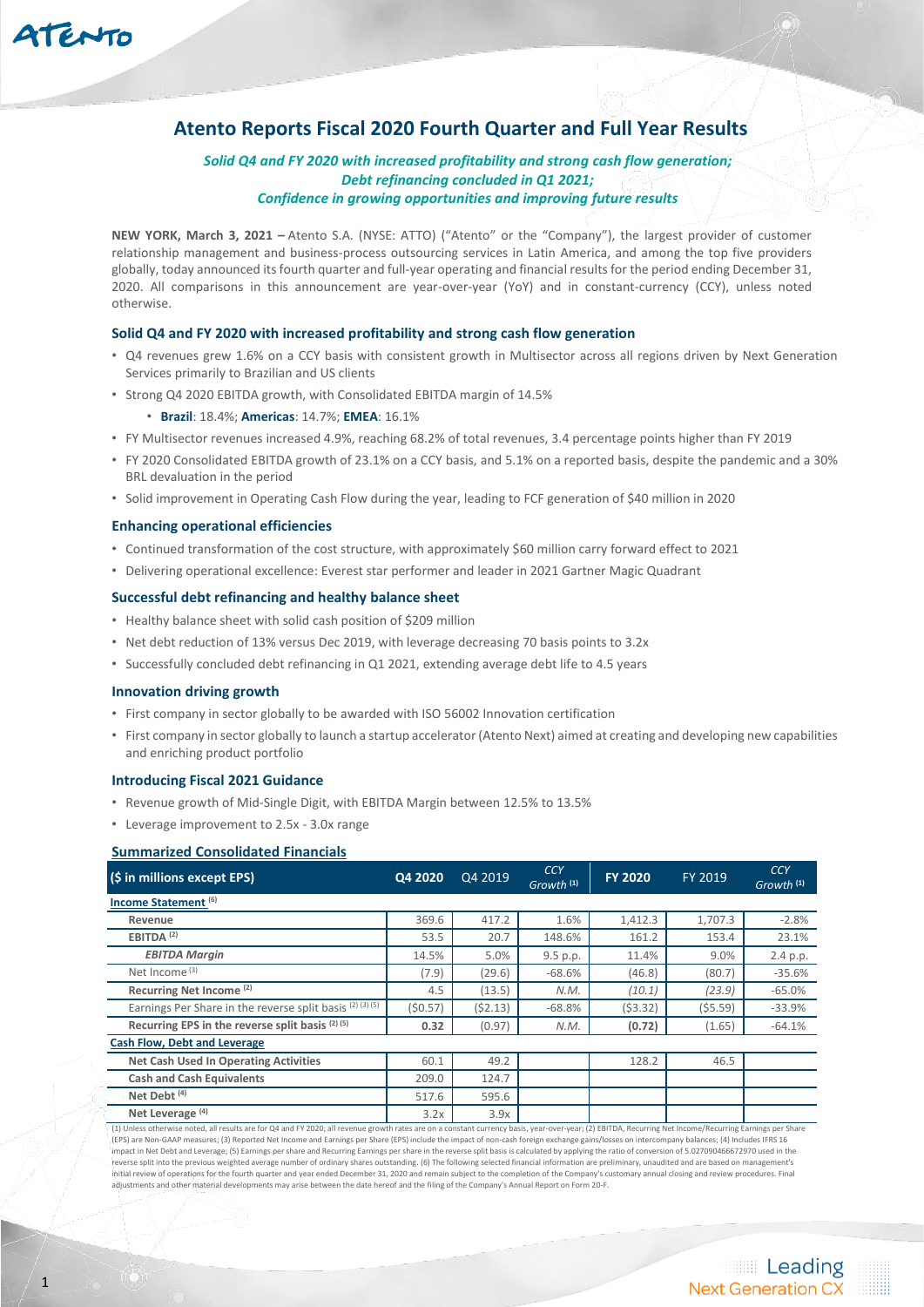

#### **Message from the CEO and CFO**

We are pleased to report that 2020 marked the consolidation of Atento's Three Horizon Plan, which is based on substantially improving our operational efficiency, promoting our next generation services and driving new avenues of growth, even amid the challenging environment imposed by the pandemic. We are incredibly proud of and thankful to our employees who worked very hard to help us overcome the numerous complex challenges arising from the pandemic, allowing us to continue growing and leading Next Generation CX in Latin America.

We are happy to report that our EBITDA grew 23.1% in the year, reaching 11.4% in EBITDA Margin, a 2.4 percentage point increase from 2019 despite the global environment, and a 30% BRL devaluation. We also reported an EBITDA margin of 14.5% in Q4, as our revenue mix continued to improve not only on higher Multisector sales, but also on the roll-out of efficient and innovative services across our markets, including in the US. We continued reshaping our relationship with Telefonica, with new wins in early 2021 which will positively impact the first half of 2021, as we reinforced our leadership in their share of wallet for CX services. Next Generation Services sales represented half of all new sales in 2020, compared to 40% in 2019, as we continue attracting fast-growing customers, such as born-digital, tech and media, that favor digital and tech-enabled CX solutions developed by our new innovation hub.

On the cost side, we executed a series of initiatives that led to increased operational efficiencies, enabling us to operate with even greater financial discipline. At the end of the year, approximately \$85 million in annualized cost savings had been implemented, out of which \$60 million in structural opex reduction will be carried forward to 2021. Efficiency initiatives implemented during the year included rightsizing operations, stricter cost control, adoption and expansion of the Atento@home operating model, and the implementation of Zero-Based Budgeting and shared services, among other initiatives to reduce costs.

The combination of improved revenue mix, operational efficiencies and an enhanced collections effort in the first half of 2020, drove a \$40 million FCF generation in 2020, an increase of over \$100 million compared to the negative \$65 million in 2019.

The year also marked the resolution of the uncertainty related to our shareholder structure, with HPS, GIC and Farallon independently investing in our company and consequently transforming Atento into a Corporation. This was an important milestone as our Board is now comprised mostly of independent members, solidifying our governance and strengthening the diversity of knowledge and expertise of our Board.

Another key milestone was achieved in February 2021, when we successfully completed our debt refinancing. The new \$500 million Senior Secured Notes matures in February 2026, extending the average life of our debt to 4.5 years from 1.5 years. The refinancing affords us greater financial flexibility to further penetrate high-growth verticals with Atento's innovative next-generation CXM and BPO services. We will continue to seek ways to improve Atento's capital structure as another means to drive shareholder value, and we remain committed to achieving our 2022 net debt-to-EBITDA target of 2.0 to 2.5 times. We believe this is one of the key elements to unlock value, creating a strong alignment between all stakeholders.

We are happy to see that the market has recognized our evolution. Our shares multiplied by over 6 times since April 2020, when uncertainties related to potential impacts from the pandemic peaked, while our bond price increased by roughly 80%. Having a highly oversubscribed book in our refinancing process and strong share re-rating is a testament that investors recognize the results we have already delivered as part of the turnaround process we initiated in 2019, and the strong results we have delivered despite the challenging pandemic environment. On top of the financial market recognition, we were also recognized by industry experts. We have been acknowledged by Everest as a star performer and by Gartner, which placed us at the top of the leaders group in its Magic Quadrant. But the most important recognition came from our clients, rewarding us with record high marks in customer satisfaction, as measured by our 44.8 NPS score in 2020 vs. 30.8 a year earlier.

We expect for 2021 that global and local brands will continue using new digital channels to improve relationships with endcustomers, speeding up the transformation of the industry into the digital age. We also believe that the shift to more digital experiences as a consequence of the pandemic are here to stay, which presents a great opportunity for us to power more and more businesses in the regions where we operate.

We are confident in our ability to continue delivering improved results in 2021. In parallel, we see significant opportunities to continue evolving our value offering into more tech-oriented products, increasing penetration with fast growing verticals and expanding in geographies with higher underlying profitability. While we acknowledge that the recent performance of our shares partially reflects our delivery and evolution, we believe they remain undervalued and we expect that as we continue to deliver, our share price will follow.

**Carlos López-Abadía José Azevedo Chief Executive Officer Chief Financial Officer**

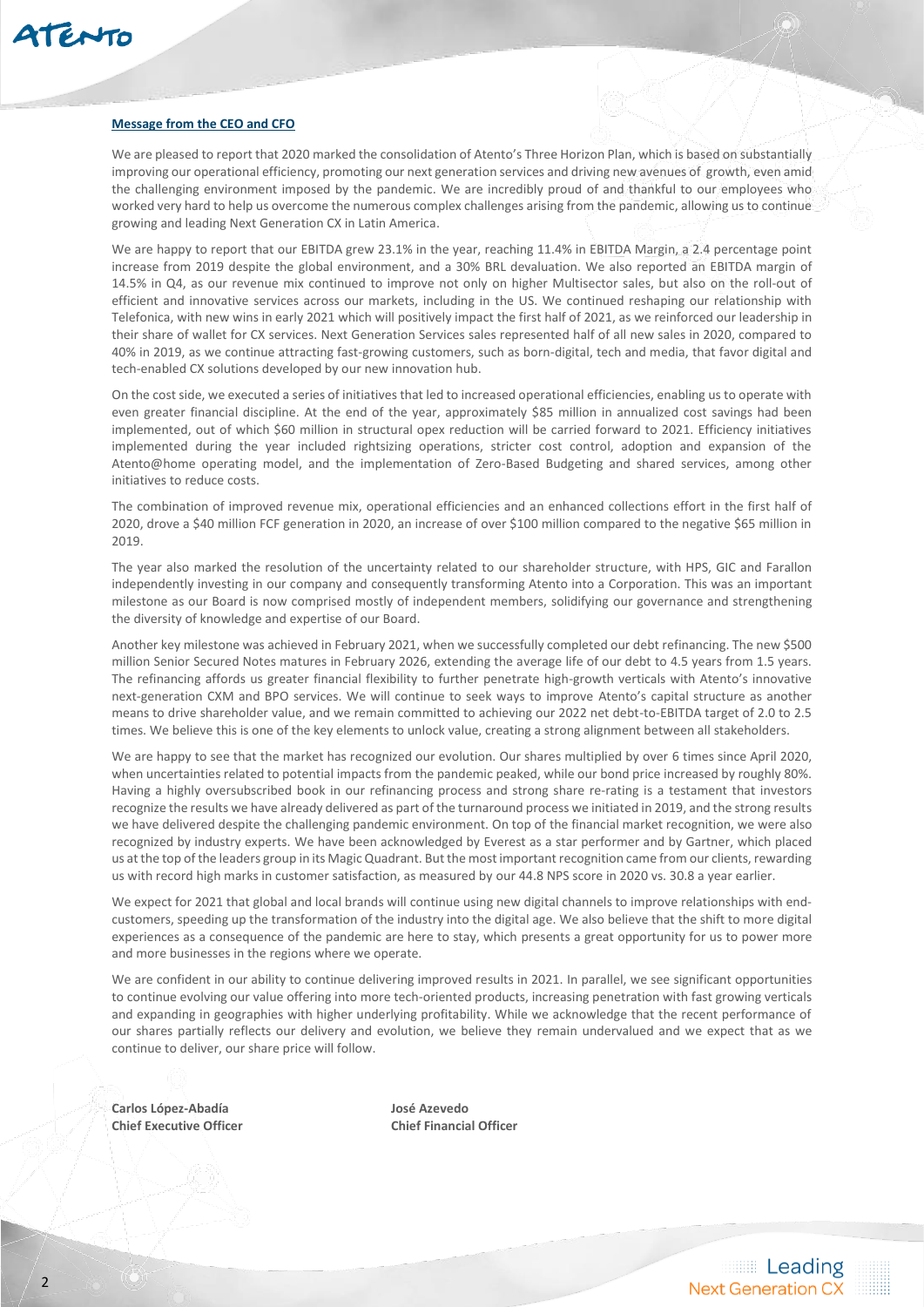#### **Fourth Quarter and Full-Year 2020 Consolidated Financial Results**

In the fourth quarter, Atento's revenue increased 1.6% YoY to \$369.6 million, mainly driven by a 6.2% growth in Multisector sales, which expanded across all regions, reflecting the company's effort to continue improving revenue mix into fast-growing and more profitable verticals. Telefónica revenues declined 7.3% in the quarter, still reflecting the discontinuation of unprofitable programs that were phased out throughout Q4 2019 in Brazil and lower volumes in Peru due to a stricter lockdown compared to other LatAm countries. On a sequential basis, Telefónica revenues increased 1.4%. In FY 2020, despite a strong impact from the pandemic in Q2 2020, consolidated revenues were down only 2.8%. Revenues from Multisector clients increased by 4.9%, while revenues from Telefónica decreased 15.9%.

Multisector revenues reached 68.2% of total sales, up from 64.7% at year-end 2019 and from 61.0% two years ago, as a result of higher sales of Next Generation services, such as high-value voice, integrated multichannel and automated back office services, which were up nearly 40% YoY and already represented half of all new sales in the year.

Consolidated EBITDA increased 148.6% to \$53.5 million, while the corresponding margin reached 14.5%, the highest since the inception of the Three Horizon Plan, due to a better revenue mix of Multisector clients and Next Generation services as well as improved operational efficiencies and stricter cost control. For the year, EBITDA rose 23.1% on a CCY basis, and by 5.1% on a reported basis to \$161.2 million, with the margin expanding 240 basis points to 11.4% on a CCY basis, despite the pandemic and a 30% BRL devaluation in the period.

Atento continued to maintain a comfortable level of financial liquidity at year-end, with net debt decreasing 13.1% to \$517.6 million, mainly as a result of the \$39.8 million free cash flow generation in 2020. The strong increase of over \$100 million in free cash flow generation when compared to 2019 was due to the higher EBITDA combined with better cash conversion as a result of the collections efforts that substantially improved working capital. The Company ended the year with a cash balance of \$209 million, which includes \$60 million of drawn revolver credit facilities.

#### **Segment Reporting**

# **Brazil**

| (\$ in millions)             | Q4 2020                     | Q4 2019               | CCY growth | <b>FY 2020</b> | FY 2019                                              | CCY growth  |
|------------------------------|-----------------------------|-----------------------|------------|----------------|------------------------------------------------------|-------------|
| <b>Brazil Region</b>         |                             |                       |            |                |                                                      |             |
| Revenue                      | 156.9                       | 194.8                 | 5.5%       | 609.4          | 827.3                                                | $-4.4%$     |
| <b>Adjusted EBITDA</b>       | 28.9                        | 29.8                  | 26.6%      | 81.8           | 111.7                                                | $-4.8%$     |
| Adjusted EBITDA Margin       | 18.4%                       | 15.3%                 | 3.1 p.p.   | 13.4%          | 13.5%                                                | $-0.1$ p.p. |
| Profit/(loss) for the period | (0.1)                       | (4.7)                 | $-96.4%$   | (21.5)         | (18.0)                                               | 52.2%       |
| <b>Brazil Revenue Mix</b>    | 78,0%<br>$\blacksquare$ TEF | 2020<br>• Multisector | 22,0%      |                | 2019<br>72,6%<br>• Multisector<br>$\blacksquare$ TEF | 27,4%       |

Notes:

Y-o-Y changes are in constant currency

Revenue in Brazil, Atento's flagship operation, increased 5.5% during the quarter to \$156.9 million, fueled by a 13.0% multisector growth. This growth reflects the company's focus on continuing to sell Next Generation Services and further penetrating fast-growing verticals such as born-digital, tech and media. FY 2020 revenues from Multisector grew 3.4%, reaching 78.0% of Brazil's 2020 total revenue versus 72.6% in the prior year. Revenues from Telefónica decreased 15.4% in Q4 2020, still reflecting the discontinuation of unprofitable programs that were phased out throughout Q4 2019. It is important to highlight that we have been gaining new contracts with Telefónica in Brazil in the first months of the year and expect this to be reflected in 1H21 revenues.

The better revenue mix combined with higher efficiencies boosted EBITDA by 26.6% versus Q4 2019, with EBITDA margin expanding 310 basis points to 18.4%. On FY 2020, EBITDA Margin was flat, reflecting the impact of the pandemic mainly in Q2 2020.

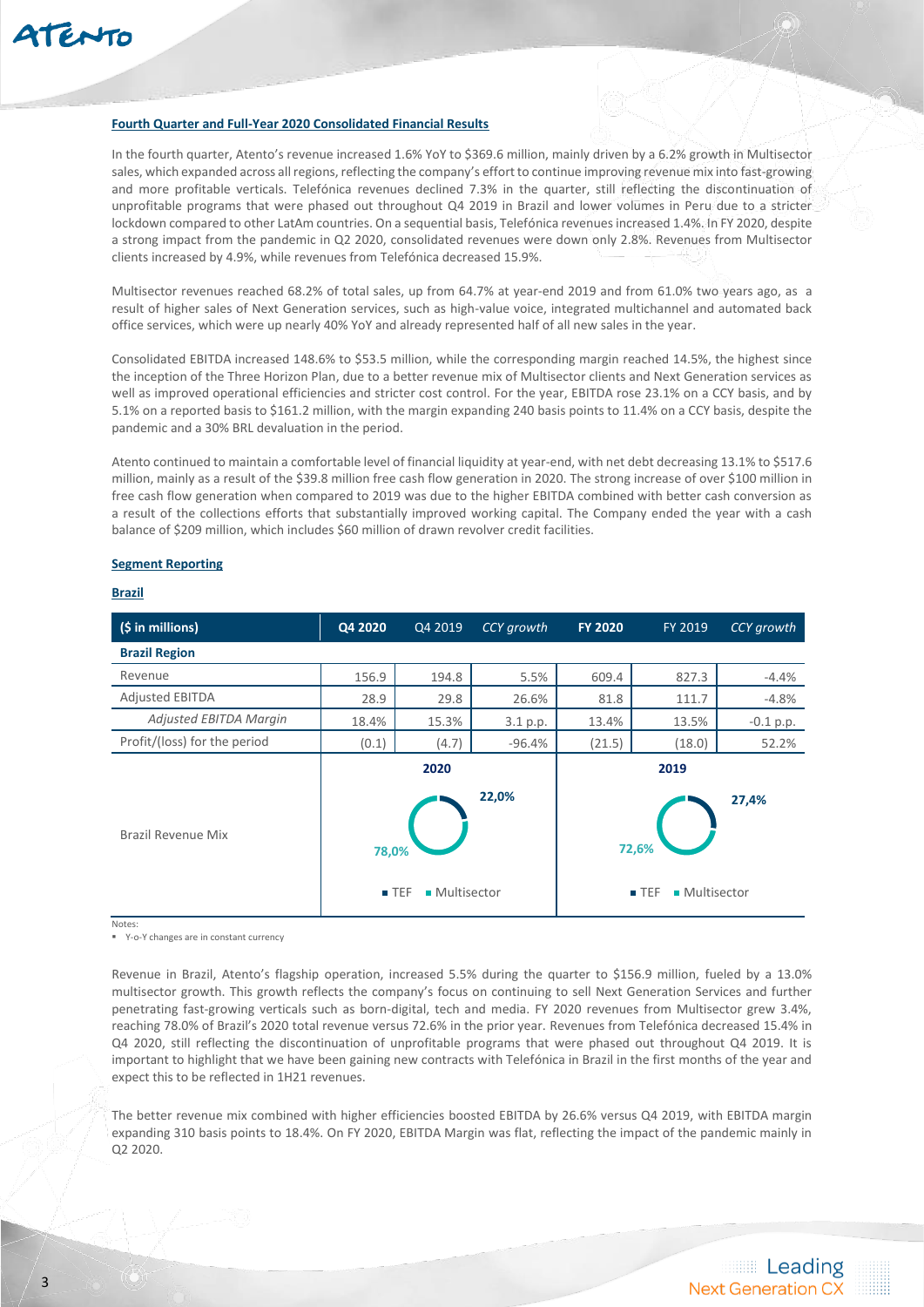### **Americas Region**

| (\$ in millions)             | Q4 2020                     | Q4 2019               | <b>CCY</b><br>growth | <b>FY 2020</b> | FY 2019                                     | CCY growth |
|------------------------------|-----------------------------|-----------------------|----------------------|----------------|---------------------------------------------|------------|
| <b>Americas Region</b>       |                             |                       |                      |                |                                             |            |
| Revenue                      | 156.1                       | 167.0                 | 0.6%                 | 582.2          | 660.1                                       | $-1.4%$    |
| <b>Adjusted EBITDA</b>       | 23.0                        | (11.2)                | N.M                  | 66.8           | 32.4                                        | 35.2%      |
| Adjusted EBITDA Margin       | 14.7%                       | $-6.7%$               | N.M.                 | 11.5%          | 4.9%                                        | 6.6 p.p.   |
| Profit/(loss) for the period | (2.1)                       | (16.7)                | $-82.4%$             | (10.0)         | (25.9)                                      | $-44.9%$   |
| Americas Revenue Mix         | 66,3%<br>$\blacksquare$ TEF | 2020<br>■ Multisector | 33,7%                | 63,2%          | 2019<br>■ Multisector<br>$\blacksquare$ TEF | 36,8%      |

In the Americas, revenue recorded a slight increase of 0.6% YoY to \$156.1 million, with Multisector sales increasing 4.8% YoY, driven mainly by the 43% expansion of US revenues and by over 60% increase on the US Nearshore countries. Telefónica revenues decreased 7.2% YoY, mainly in Peru where the lockdown effects were more severe in this country.

FY 2020 revenue decreased 1.4%, as a 13.0% decrease in TEF revenue more than offset a 5.7% increase in Multisector sales during the year. The decline in the former category was due the pandemic's impact in the second quarter of the year, mainly in Peru. As a percentage of Americas 2020 revenue, Multisector revenue was 66.3% versus 63.2% in the previous year, a 310 basis point increase.

The region's Adjusted EBITDA was \$23.0 million, with the corresponding margin at a solid 14.7%. For the year, Adjusted EBITDA increased 35.2% to \$66.8 million, with the margin expanding 660 basis points to 11.5%, due to an improved revenue mix, higher efficiencies and a low comparison base due to the \$30.9 million impact from the Argentina Impairment on Q4 2019.

# **EMEA Region**

| (\$ in millions)             | Q4 2020 | Q4 2019                             | CCY growth | <b>FY 2020</b> | FY 2019                             | <b>CCY</b><br>growth |
|------------------------------|---------|-------------------------------------|------------|----------------|-------------------------------------|----------------------|
| <b>EMEA Region</b>           |         |                                     |            |                |                                     |                      |
| Revenue                      | 66.2    | 57.4                                | 7.1%       | 234.7          | 232.8                               | $-0.9%$              |
| <b>Adjusted EBITDA</b>       | 10.7    | 4.1                                 | N.M        | 21.3           | 21.8                                | $-2.8%$              |
| Adjusted EBITDA Margin       | 16.1%   | 7.1%                                | 9.0 p.p.   | 9.1%           | 9.4%                                | $-0.3$ p.p.          |
| Profit/(loss) for the period | 6.5     | (22.3)                              | N.M        | 5.2            | (22.2)                              | N.M                  |
|                              |         | 2020                                |            |                | 2019                                |                      |
| <b>EMEA Revenue Mix</b>      | 49,2%   |                                     | 50,8%      | 43,1%          |                                     | 56,9%                |
|                              |         | ■ Multisector<br>$\blacksquare$ TEF |            |                | ■ Multisector<br>$\blacksquare$ TEF |                      |

In EMEA, an 11.7% increase in Multisector sales, driven by telco, utilities and public services, coupled with a 2.5% increase in TEF revenues, led to a 7.1% increase in revenue during the quarter, totaling \$66.2 million. For the year, revenues were slightly down as the 9.7% increase in Multisector revenues was offset by a 9.3% decline in TEF revenue, mainly reflecting

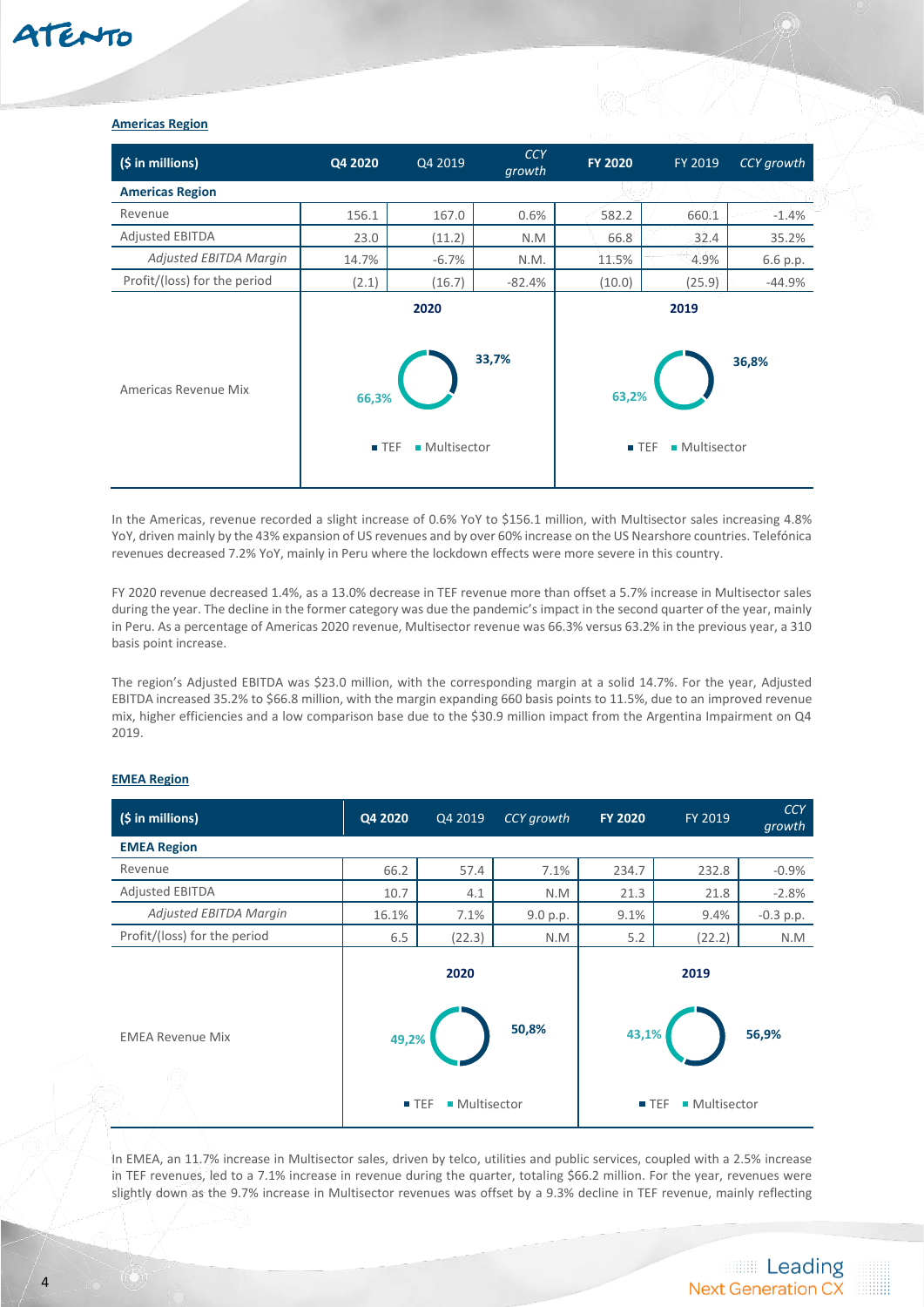

impacts from the pandemic in Q2 2020. Multisector sales accounted for 49.2% of the region's total revenue in FY 2020 compared to 43.1% in FY 2019.

EMEA's Adjusted EBITDA more than doubled to \$10.7 million, while the EBITDA margin expanded 900 basis points to 16.1%. The region's profitability improved as a result of better revenue mix, including Next Generation services, combined with higher operating efficiencies. On an annual basis, Adjusted EBITDA decreased 2.8% to \$21.3 million, mainly due to the impact of Covid-19, especially in Q2 2020.

# **Cash Flow**

| Cashflow Statement (\$ in millions)                  | Q4 2020 | Q4 2019 | <b>FY 2020</b> | <b>FY 2019</b> |
|------------------------------------------------------|---------|---------|----------------|----------------|
| Cash and cash equivalents at beginning of period     | 196.6   | 105.5   | 124.7          | 133.5          |
| Net Cash from Operating activities                   | 60.1    | 49.2    | 128.2          | 46.5           |
| Net Cash used in Investing activities                | (10.9)  | (8.3)   | (38.2)         | (55.9)         |
| Net Cash (used in)/ provided by Financing activities | (36.4)  | (24.7)  | (0.3)          | 5.0            |
| Net (increase/decrease) in cash and cash equivalents | 12.8    | 16.2    | 89.8           | (4.4)          |
| Effect of changes in exchanges rates                 | (0.4)   | 2.9     | (5.5)          | (4.5)          |
| Cash and cash equivalents at end of period           | 209.0   | 124.7   | 209.0          | 124.7          |



# **Indirect Cash Flow View – FY 2020 (\$ in millions)**

The combination of higher EBITDA in the period with a positive impact from working capital as a result of the efforts to improve overdue collections was responsible for the improvement in both Operating Cash Flow and Free Cash Flow generation. In 2020, Atento generated \$39.8 million in FCF, compared to negative \$65.5 million in 2019.

Cash Capex was 2.7% of revenues in 2020, compared to 2.4% in 2019. Going forward, we expect cash capex to be aligned with industry standards, close to 4% of revenues.

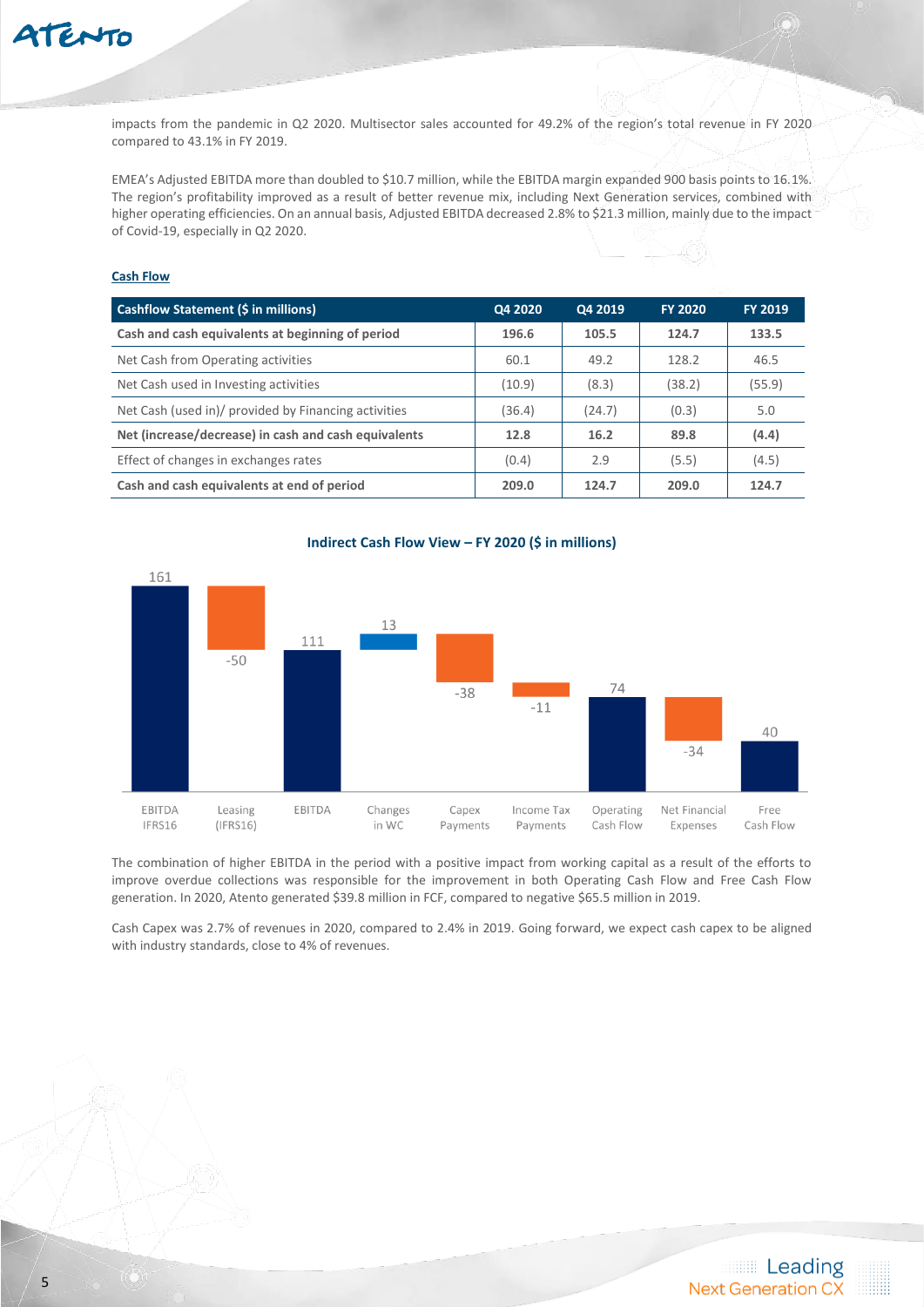# ATENTO

# **Indebtedness & Capital Structure**

| <b>US\$MM</b>                                  | <b>Maturity</b> | <b>Interest Rate</b> | <b>Outstanding</b><br><b>Balance 4Q20</b> |
|------------------------------------------------|-----------------|----------------------|-------------------------------------------|
| $SSN$ <sup><math>(1)</math></sup> (USD)        | 2022            | 6.125%               | 505.6                                     |
| <b>Super Senior Credit Facility</b>            | 2021            | 5.223%               | 30.0                                      |
| <b>Other Revolving Credit Facilities</b>       | 2021            | $CDI + 4.50$         | 32.3                                      |
| Other Borrowings and Leases                    | 2025            | Variable             | 15.2                                      |
| <b>BNDES (BRL)</b>                             | 2022            | $TJLP + 2.0\%$       | 0.6                                       |
| <b>Debt with Third Parties</b>                 |                 |                      | 583.7                                     |
| Leasing (IFRS 16)                              |                 |                      | 142.9                                     |
| Gross Debt (Debt with Third Parties + IFRS 16) |                 |                      | 726.6                                     |
| Cash and Cash Equivalents                      |                 |                      | 209.0                                     |
| <b>Net Debt</b>                                |                 |                      | 517.6                                     |

(1) Cross currency swaps cover 100% of coupon payments until maturity



At year-end 2020, gross debt was \$726.6 million, which included \$142.9 million in leasing obligations under IFRS 16. Atento finished the year with cash and cash equivalents of \$209.0 million, a sequential and YoY increase of \$12.4 million (+6.3%) and \$84.3 million (+67.6%), respectively, including the \$60 million of drawn revolving credit facilities. Net debt decreased 13.1% when compared to December 2019, reflecting the strong FCF generation in 2020.

Net leverage as of Q4 2020 decreased 0.7x when compared to Q4 2019, as a result of higher EBITDA from better revenue mix and improved efficiencies, and also the phase out of the impact of the impairment in Argentina during Q4 2019. Excluding the impact of the impairment in Argentina during Q4 2019, net leverage remained flat in Q4 2020 YoY, which is a remarkable result considering the challenging environment from the pandemic and the 30% BRL devaluation effect on EBITDA.

On February 19, 2021, Atento successfully completed its \$500M bond refinancing. The new \$500 million Senior Secured Notes mature on February 10, 2026 and will pay interest at a rate of 8.0% per annum. With this transaction, the Company's average debt life increased from 1.5 years to 4.5 years.

The new notes are protected by certain hedging instruments, with the coupons hedged through maturity, while the principal is hedged for a period of 3 years. The instruments consist mainly of cross-currency swaps in BRL, PEN and Euro. As a reference, the BRL cost is approximately 180% of CDI (equivalent to circa 3.5% p.a. with the current CDI).